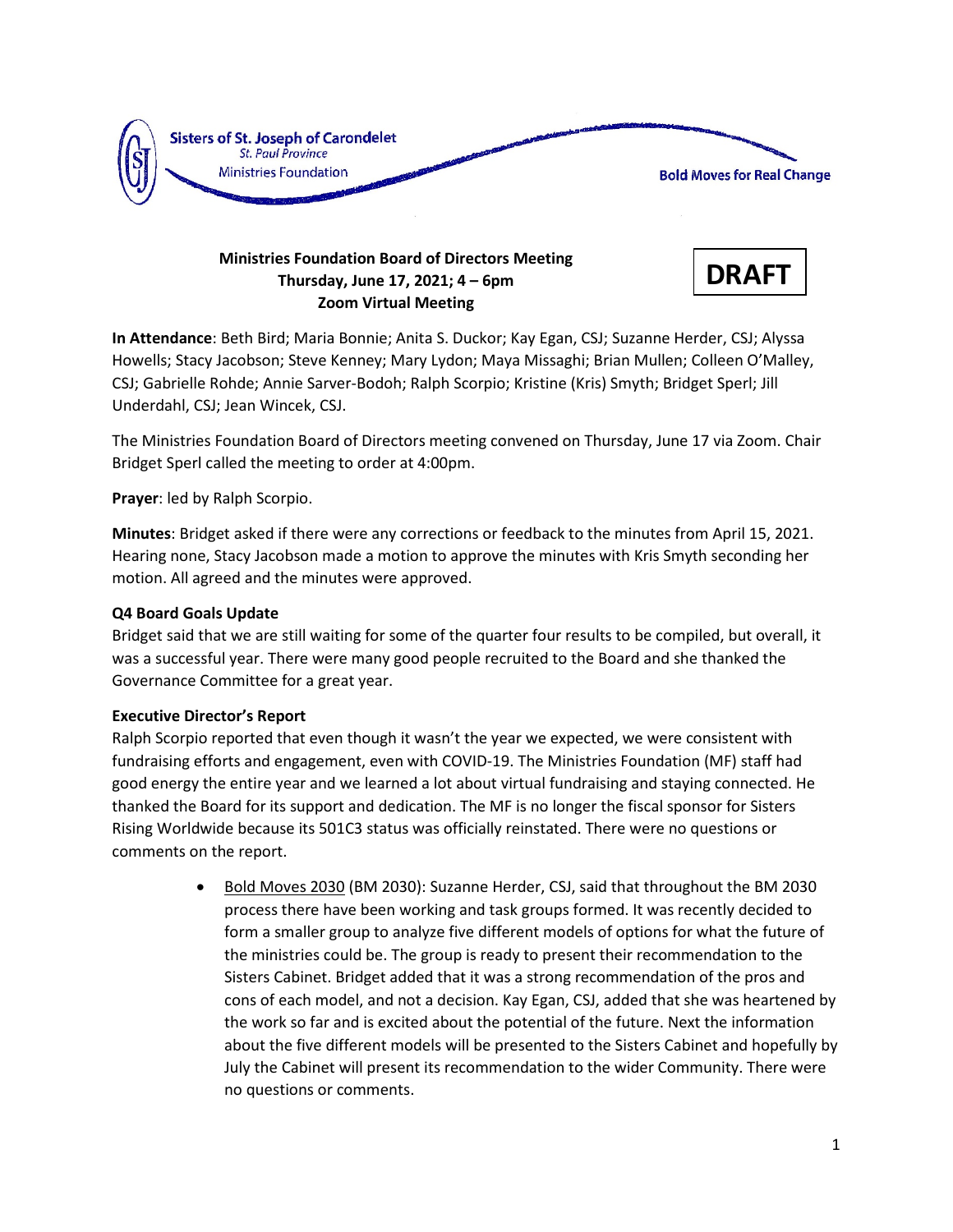## **Committee Actions**

- Governance Committee
	- o *Vote on Rosario de la Torre*: Anita Duckor asked the Board to approve Rosario de la Torre as a Board member starting in August 2021. Anita moved to approve her, and Jean Wincek, CSJ, seconded her motion. All were in favor and Rosario de la Torre will officially serve on the Board starting in August.
	- o *Vote on Extension of Kay Egan, CSJ*: The Committee asked Kay to extend her Board term by one year to advise and help with BM 2030 and she agreed. Anita moved to approve Kay Egan's second term extension to June 30, 2022. Stacy seconded her motion, and all were in favor. Kay is approved for a one-year extension.
	- o *Vote on 2022 Slate of Officers*: Anita moved to approve the full slate of officers including Bridget Sperl as Chair, Kris Smyth as Vice Chair, Jean Wincek as Secretary, and Kay Egan as Treasurer. Brian Mullen seconded her motion, and all were in favor. The full slate was approved.
	- o *Board Self-Assessment Update*: Anita encouraged everyone to complete their surveys and that we are hoping for 100% participation.
- Grants Committee
	- o *Vote on Spring 2022 Partners In Ministry (PIM) Grants*: Jill Underdahl, CSJ, said that the committee was lucky this grants cycle to award more than what the ministries requested. Jill made a motion to approve the spring PIM grant amounts recommended by the committee in the amounts of \$90,000 to Learning In Style School, \$64,000 to the St. Joseph Worker Program, \$65,000 to St. Mary's Health Clinics, and \$96,464 to Sarah's… an Oasis for Women. Colleen O'Malley, CSJ, seconded her motion and all were in favor. The 2021 Spring PIM Grants are approved and will be distributed. Ralph added that there may be an additional \$10k to distribute from Celebration donations and he will know at the end of the FY. Bridget suggested (after a recommendation from Colleen) that someone reach out to Marty Roers at the Justice Office to encourage him to apply for a grant in the fall.
- Finance Committee
	- o *Vote on 2022 Budget & Operations Plan*: Mary Lydon asked if there were any questions on the final draft of the 2021-22 Budget and Operations Plan. Hearing none, she moved to approve both after a recommendation from the Finance Committee. Maria Bonnie seconded her motion, and all were in favor; the 2021- 22 Budget and Operations Plan are approved.
	- o *Update on Investment Subcommittee*: Mary said that the subcommittee recommends diversifying the MF's portfolio and after a recommendation from DeMarche, recommends investing in four to five funds (funds outside the US market). This recommendation will hopefully continue to make good returns but will also protect investments. The recommendations follow the established policies of the MF and the subcommittee hopes that Fidelity will be able to tell us the feasibility of investing in socially responsible funds.